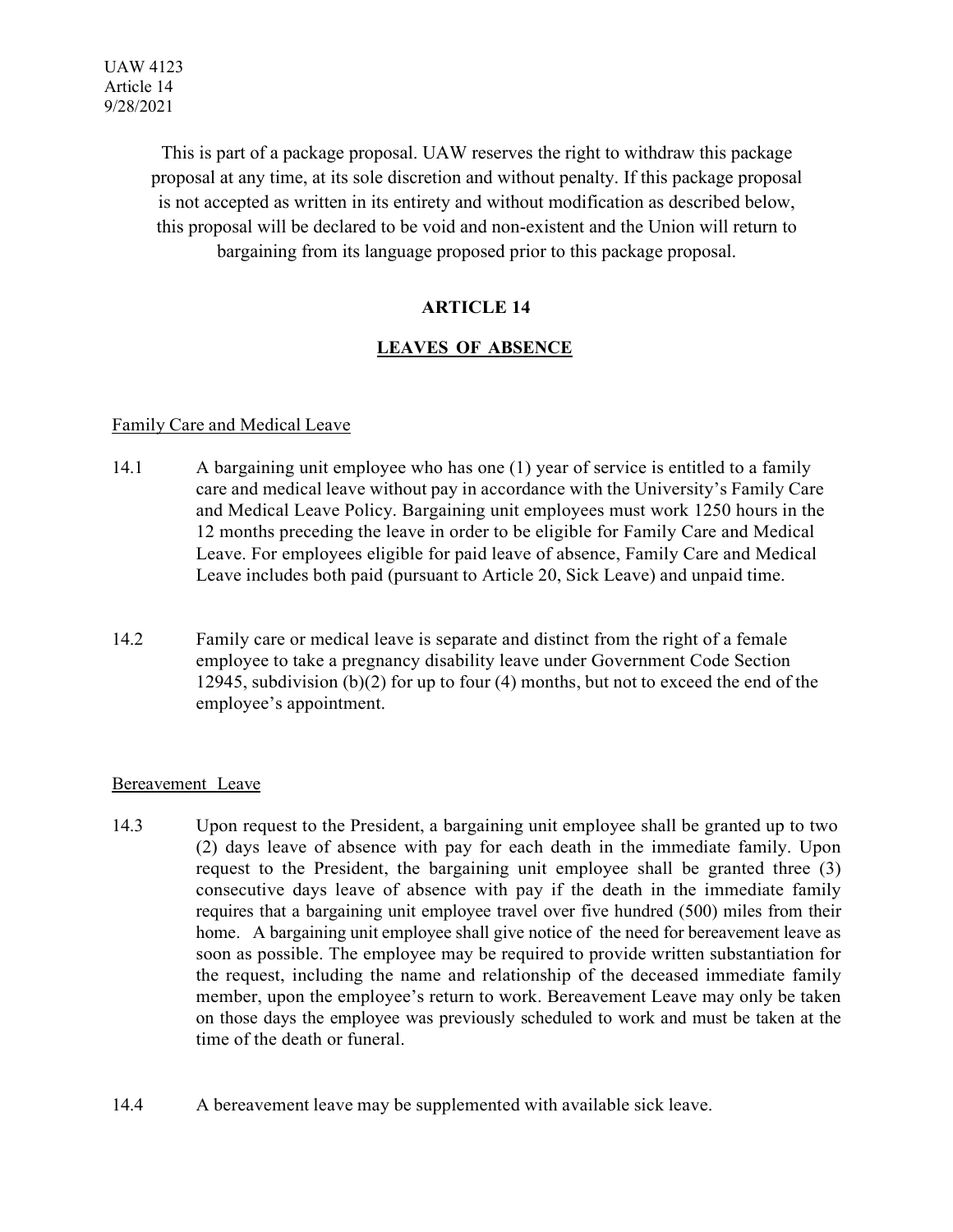- 14.5 "Immediate Family" as used in this Article shall mean:
	- a. the employee's spouse or registered domestic partner;
	- b. the employee's spouse's or registered domestic partner's father, mother, sister, brother, grandparent, great-grandparent, child (including foster, adopted and step child), grandchild;
	- c. the employee's son-in-law, daughter-in-law
	- d. a person who is living in the immediate household of the employee, except domestic employees, roomers, boarders, and/or roommates.

# Military Leave

14.6 Emergency military leave, temporary military leave, and indefinite military leave shall be granted to eligible employees in accordance with state and federal law.

## Jury Duty

- 14.7 An employee who serves on jury duty shall receive their base salary and is permitted to keep any mileage payments made by the court. Employees are not entitled to juror pay for jury duty.
- 14.8 An hourly employee shall be eligible for time off with pay for jury duty only for those hours he/she was scheduled to work.
- 14.9 An employee who receives initial notification that he/she is subject to jury duty shall notify the appropriate administrator in writing prior to taking leave for jury duty. Verification of actual service for jury duty shall be provided by the employee.

## Illness or Injury

14.10 A bargaining unit employee may be granted an unpaid leave of absence due to temporary incapacity due to illness or injury. An employee may be required to provide a physician's statement or other appropriate verification for such leaves of absence. The length of the leave of absence may not extend beyond the expiration date of the appointment.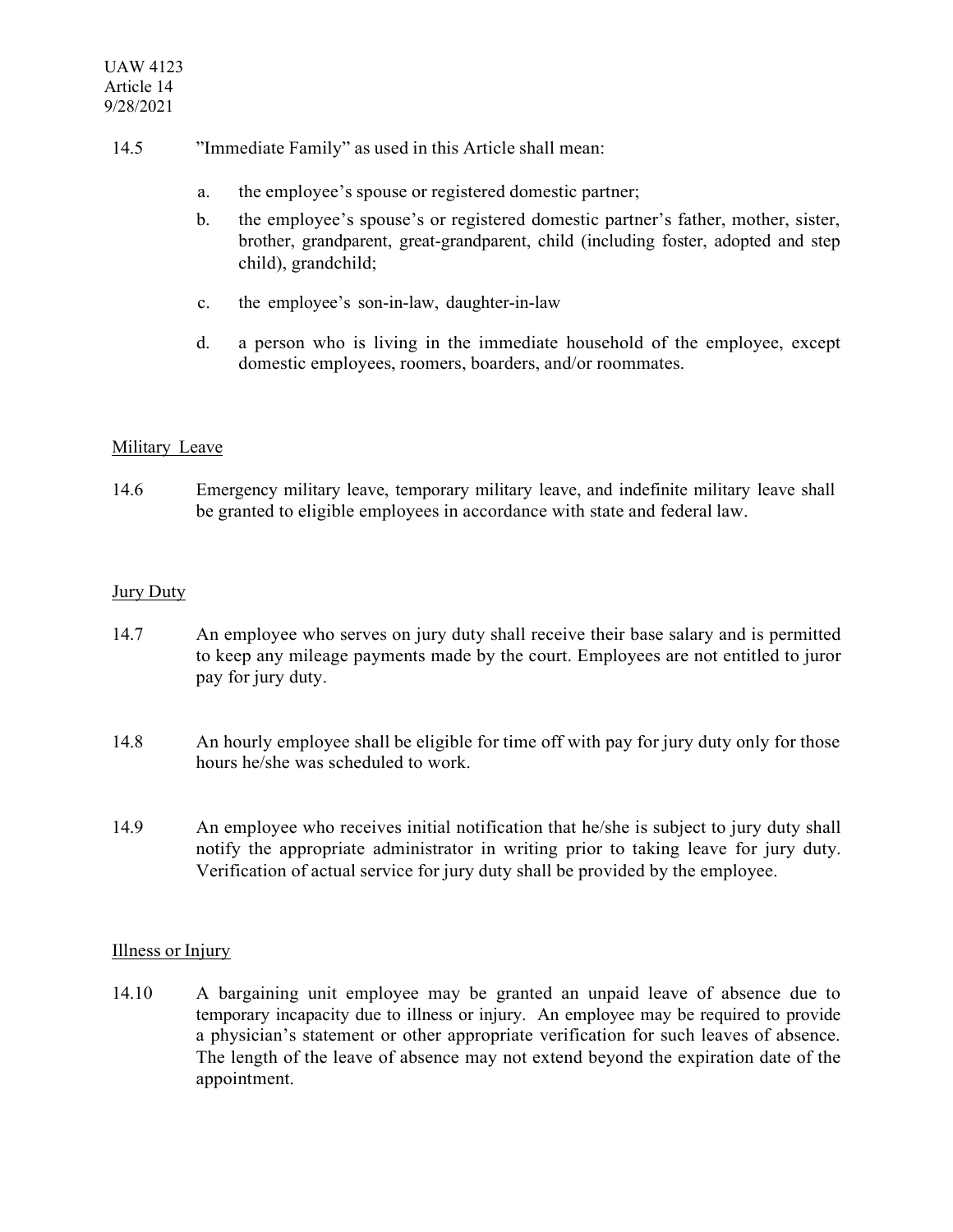#### Leave Request Procedure

- 14.11 A written application for a leave of absence without pay or an extension of a leave of absence without pay shall be submitted to the appropriate administrator. The appropriate administrator shall determine if such a leave shall be granted and the conditions of such a leave. **Requests** *for a leave of absence with pay of up to two (2) days and* **for a leave of absence without pay related to the Academic Student Employee's legally required attendance at their legal proceedings shall not be unreasonably denied.**
- 14.12 An employee who is on a leave of absence without pay, excluding Family Care and Medical Leave, shall not return to active pay status prior to the expiration of such a leave without written approval of the appropriate administrator.
- 14.13 Any leave granted by the University under this Article assures to the employee a right to return to his/her former position or a position within his/her classification upon expiration of the leave, provided the employee returns prior to the employee's end of appointment date.

#### Catastrophic Leave Donation Program

- 14.14 Any bargaining unit employee who accrues vacation or sick leave credits may voluntarily donate either of those credits to or receive them from any other CSU employee on the same campus, if the recipient employee has exhausted all accrued leave credits, i.e., sick leave, vacation, and CTO, due to a catastrophic illness or injury. Catastrophic illness or injury is an illness or injury that has totally incapacitated the employee from work. The following provisions shall apply:
	- a. An employee, his/her representative or the employee's family member must request the employee's participation and provide appropriate verification of illness or injury as determined by the campus President. The President shall then determine the employee's eligibility to receive donations based upon the definition provided above.
	- b. An incapacitated employee may elect to defer a request to participate during a period of Industrial Disability Leave eligibility.
	- c. An employee may donate a maximum of sixteen (16) hours of leave credits per fiscal year in increments of one hour or more. Donations are irrevocable.
	- d. Donated leave credits may be used to supplement Industrial Disability Leave, Non-Industrial Disability Leave or Temporary Disability payments from the third party administrator upon the application for these benefit(s) by an eligible employee. The total amount of leave credits donated and used may not exceed